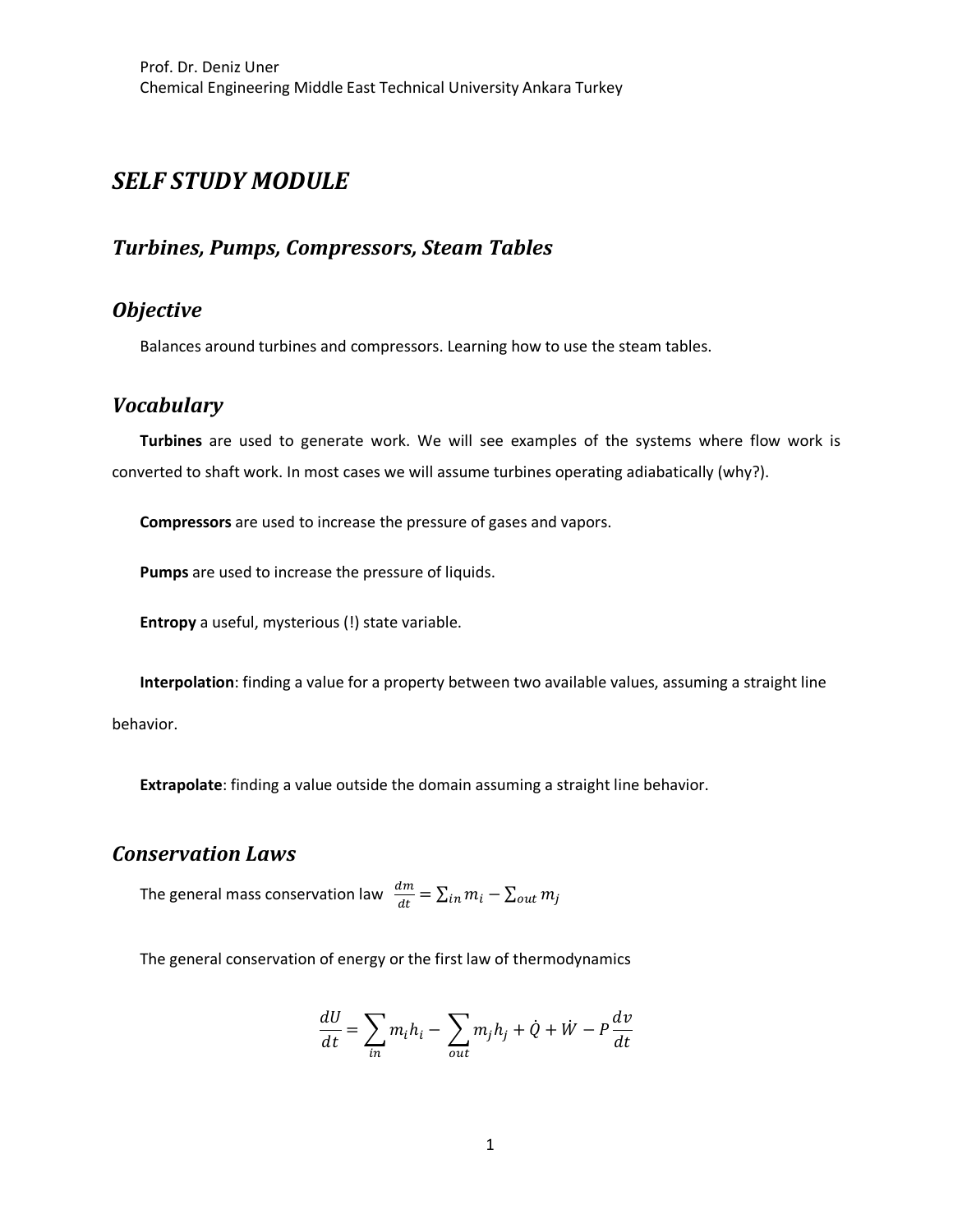# Get familiar with the steam table and its graphical representation

Fill the following table from the given TS diagram or from the steam table. Electronic version of the TS diagram is uploaded in ODTUCLASS.

| State                                   | $\widehat{H}(kJ/kg)$ | $\hat{V}(m^3/kg)$ |
|-----------------------------------------|----------------------|-------------------|
| 400 °C, 1 MPa                           |                      |                   |
|                                         |                      |                   |
| 400 °C, 5 MPa                           |                      |                   |
|                                         |                      |                   |
| 200 °C, 1.6 MPa, q=0.5                  |                      |                   |
|                                         |                      |                   |
| At the critical point of water (T?, P?) |                      |                   |
|                                         |                      |                   |

# *Calculate*

- 1. A turbine generates energy using steam at 1 kg/s 800  $^{\circ}$ C and 4 MPa. If the steam at the turbine exit is at atmospheric pressure and 190 °C, how much shaft work can we obtain? Before getting numbers, answer the following questions:
	- a. What are your assumptions?
	- b. Is this process at steady state?
	- c. Is this process adiabatic?
- 2. A process needs air at 100 m<sup>3</sup>/h and 10 bar. If you start from air at ambient conditions how much shaft work is needed?
	- a. What are your assumptions?
	- b. Is this process at steady state?
	- c. Is this process adiabatic?
- 3. 100 l/min water at ambient conditions will be pressurized to 10 atm. How much shaft work is needed?
	- a. What are your assumptions?
	- b. Is this process at steady state?
	- c. Is this process adiabatic?
- 4. Using the newly acquired knowledge of the steam table, let us solve this problem again. 1 L of water initially at room temperature is in a teapot is on the stove. At time t=0, the stove is turned on and heat is being transferred at a constant rate of 100 W. Using your skills in material and energy balances answer the following questions: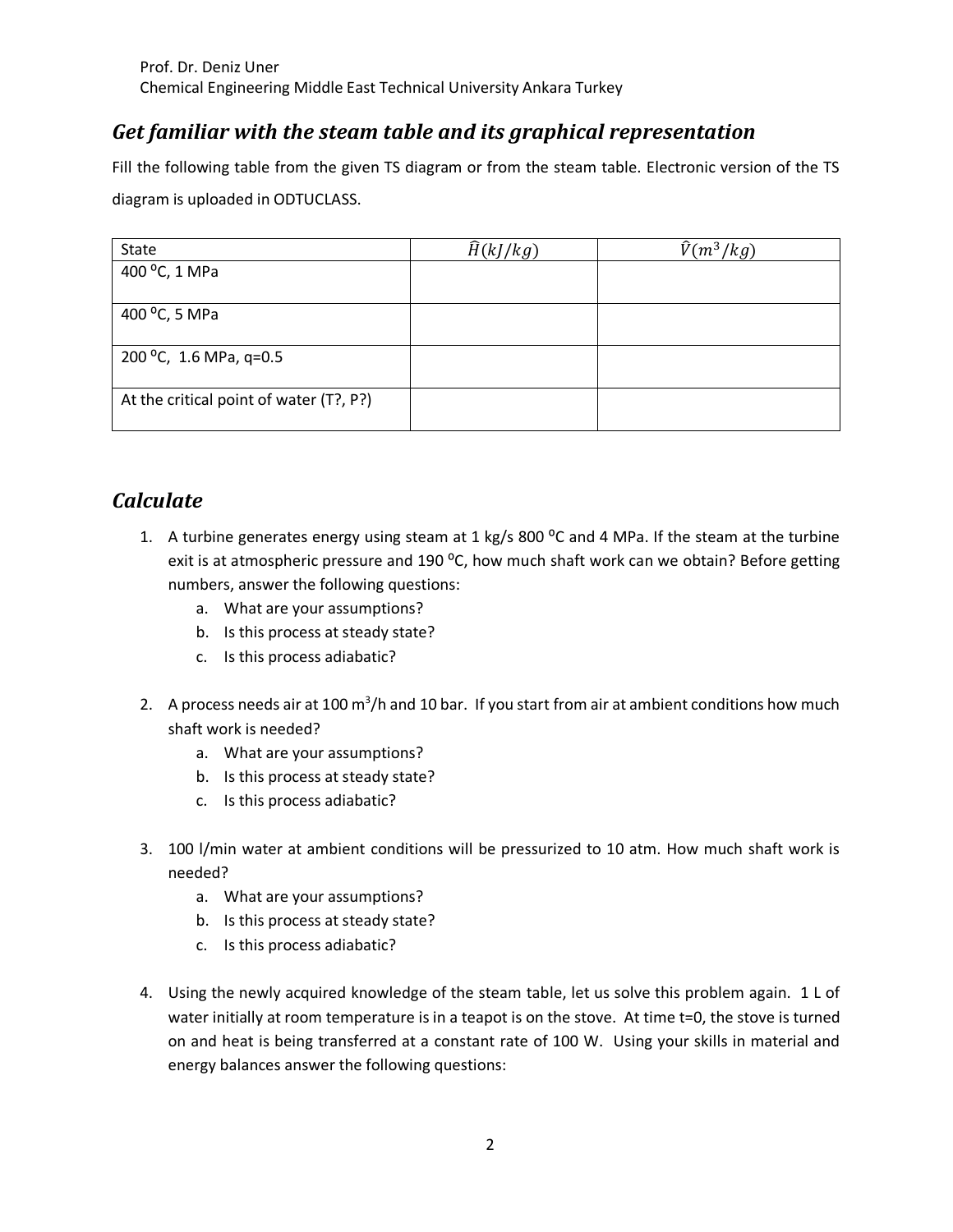Prof. Dr. Deniz Uner

Chemical Engineering Middle East Technical University Ankara Turkey

- a. Derive an expression for the amount of water in the teapot as a function of time until water starts to boil. State all of your assumptions clearly.
- b. Derive an expression for the temperature in the teapot as a function of time until water starts to boil. State all of your assumptions clearly.
- c. How does the temperature of water change as a function of time after boiling starts?
- d. How does the amount of water change as a function of time after boiling starts?
- 5. How much time is needed to evaporate water in a tea glass (approximately 100 ml capacity) at room temperature, if the rate of evaporation is considered as constant at 1 ml/hour? List all the assumptions you make.
- 6. How much energy is required to evaporate all of the water in the tea glass at room temperature?

### *Bibliography*

S. Sandler Chemical Biochemical and Engineering thermodynamics, 4<sup>th</sup> edition, Wiley

M. Koretsky, Engineering and Chemical Thermodynamics, 2<sup>nd</sup> edition, Wiley, 2013, NY.

M.J. Moran, H. N. Shapiro, D.D. Boettner, M.B. Bailey, Principles of Engineering Thermodynamics, 7<sup>th</sup> edition, John Wiley and Sons, 2012, NY.